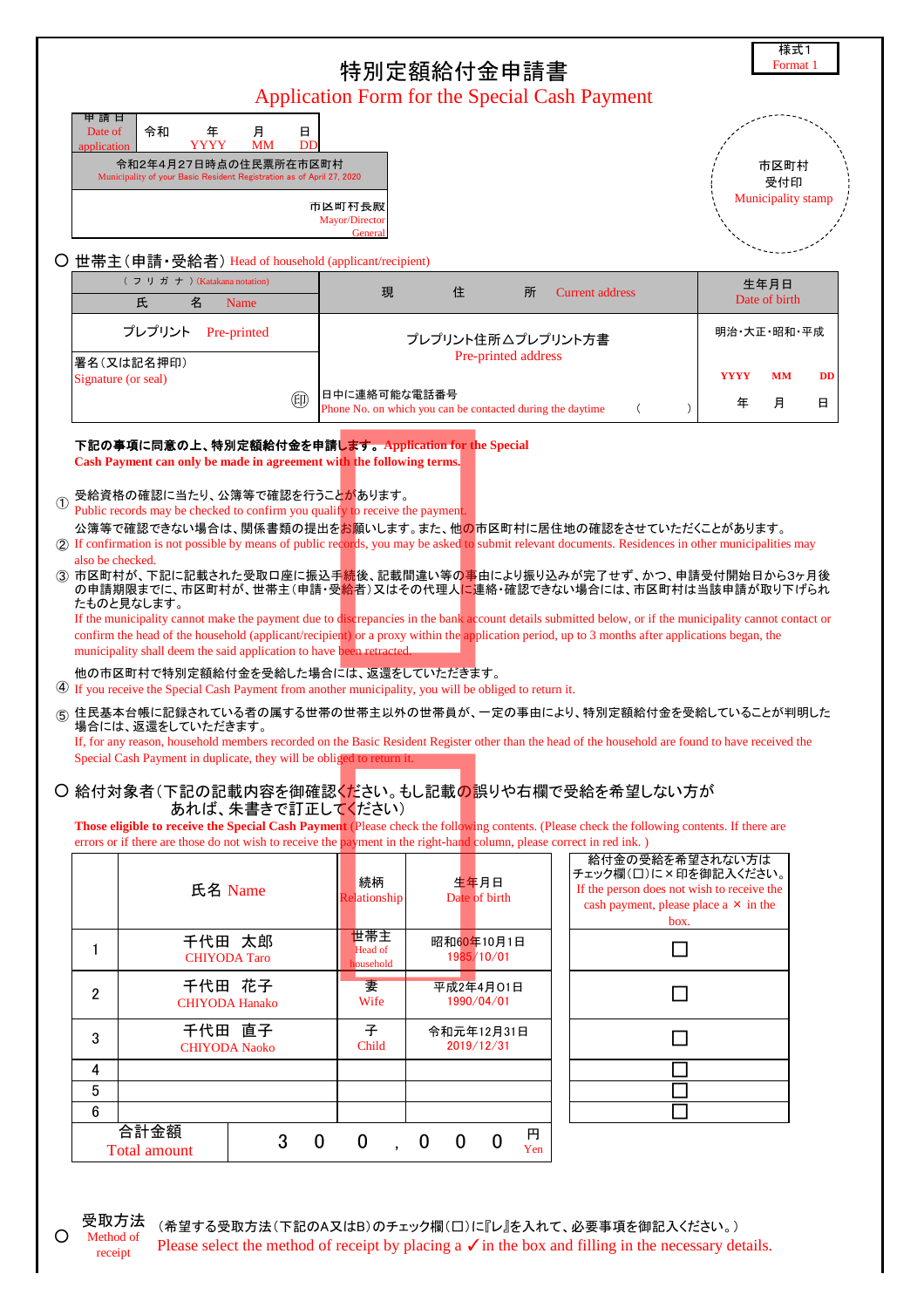| □                                                                                                                                                                                                                                                                                                                                                                                                       |                                                                   |                                                                                                | A 指定の金融機関口座(世帯主(申請・受給者)又はその代理人の口座に限ります。)への振込を希望<br>Transfer into an account of a specified financial institution (limited to that of the head of the household [applicant/recipient] or proxy).                                                                                                                                                                         |  |  |  |  |  |  |
|---------------------------------------------------------------------------------------------------------------------------------------------------------------------------------------------------------------------------------------------------------------------------------------------------------------------------------------------------------------------------------------------------------|-------------------------------------------------------------------|------------------------------------------------------------------------------------------------|-------------------------------------------------------------------------------------------------------------------------------------------------------------------------------------------------------------------------------------------------------------------------------------------------------------------------------------------------------------------------|--|--|--|--|--|--|
| 受給者)の名義である場合(この場合は通帳やキャッシュカードのコピーを添付する必要はありません。)<br>また、当該口座の確認について、水道部局、税部局等に照会を行うことを承諾します。<br>of the passbook or cash card), I accept that inquiries may be made with the Water Bureau, tax department or the like.<br>水道料引洛口<br>(希望する口座)<br>座<br>Specified<br>Account used for<br>account<br>water bill direct<br>debit                                                                               | 住民税等の引落口座<br>$\Box$ Account used for resident<br>tax direct debit | 児童手当等の受給口<br>座<br>П<br>Account used for receipt of<br>child allowances and the like            | □ この口座が当市区町村の水道料、住民税等の引落し、児童手当等の受給に現に使用している口座であって、世帯主(申請・<br>If this account is currently used for the direct debit of the municipality's water bills, resident taxes and the like, or to receive child allowances<br>and the like, and the account is in the name of the head of the household (applicant/recipient), (in this case, there is no need to attach a copy |  |  |  |  |  |  |
| 【受取口座記入欄】(長期間入出金のない口座を記入しないでください。)<br>Details of the account into which the payment is to be deposited (please do not use an account that has not seen any transactions for a long period of<br>time.)<br>※通帳番号の記載誤りがないか再度御確認ください。通帳番号の記載誤りがありますと、給付が遅れることがあります。<br>*Please check to ensure there were no errors made when filling in the passbook number. Payment could be delayed due to such errors. |                                                                   |                                                                                                |                                                                                                                                                                                                                                                                                                                                                                         |  |  |  |  |  |  |
| 金融機関名<br>(ゆうちょ銀行を除く)                                                                                                                                                                                                                                                                                                                                                                                    | 支<br>店<br>名                                                       | 座番<br>一号<br>( <u>右 詰め</u> でお書きください。)<br>分類                                                     | (フリガナ)<br>Katakana notation                                                                                                                                                                                                                                                                                                                                             |  |  |  |  |  |  |
| Name of financial institution<br>(not including Japan Post Bank)                                                                                                                                                                                                                                                                                                                                        | <b>Branch</b><br>name                                             | Account<br>No.<br>Type<br>(Please make sure the last digit is<br>in the far right-hand column) | 口座名義<br>Account name                                                                                                                                                                                                                                                                                                                                                    |  |  |  |  |  |  |
| 1.銀行                                                                                                                                                                                                                                                                                                                                                                                                    | 本·支店<br>本·支所<br>出張所<br><b>Branch</b>                              | 1普通<br><b>Savings</b>                                                                          |                                                                                                                                                                                                                                                                                                                                                                         |  |  |  |  |  |  |
| 5.農協<br>2.金庫<br>6.漁協<br>3.信組<br>7.信漁連<br>4.信連<br><b>Bank</b>                                                                                                                                                                                                                                                                                                                                            | 支店コード<br><b>Branch</b> code                                       | account<br>2当座<br>Current<br>account                                                           |                                                                                                                                                                                                                                                                                                                                                                         |  |  |  |  |  |  |
| ゆうちょ銀行<br><b>Japan Post Bank</b>                                                                                                                                                                                                                                                                                                                                                                        | 通帳記号<br>(6桁目がある場合は、※欄に<br>御記入ください。)<br>Passbook code. *           | 通帳番号<br>Passbook No.<br>( <b>右詰め</b> でお書きください)                                                 | (フリガナ)<br>Katakana notation<br>口座名義                                                                                                                                                                                                                                                                                                                                     |  |  |  |  |  |  |

|                                                                                                                                                                                                                                                  | (If there is a 6th symbol/digit,<br>please use the * column.) |  |  |  |  | The reason in the sure the rast digit is in<br>the far right-hand column) |  |  |  |  |  |  |  | Account name |  |  |
|--------------------------------------------------------------------------------------------------------------------------------------------------------------------------------------------------------------------------------------------------|---------------------------------------------------------------|--|--|--|--|---------------------------------------------------------------------------|--|--|--|--|--|--|--|--------------|--|--|
| ゆうちょ銀行を選択された場合は、貯金<br>通帳の見開き左上またはキャッシュカード <br>に記載された記号・番号をお書きくださ<br>い。<br>In the case of Japan Post Bank, please write the<br>code and number shown in the top left corner of<br>the inside cover of the passbook or on the cash<br><u>card.</u> |                                                               |  |  |  |  |                                                                           |  |  |  |  |  |  |  |              |  |  |

## □ B 本申請書を窓口で提出し、後日、給付(この場合は、申請書の郵送の必要はありません。)<br>□ Submit this application farm in parago and the narmont will be made at a later date. On this ages it is not paragogy: to aget f

Submit this application form in person and the payment will be made at a later date. (In this case it is not necessary to post the application form.)

(金融機関の口座がない方や金融機関から著しく離れた場所に住んでいる方が対象となります。) This is for applicants without an account at a financial institution, or for those who live particularly far from a financial institution.

## 代理人が申請する場合は、裏面の代理申請(受給)に御記載ください。

**In the case of an application made by a proxy, please fill out the proxy application (receipt) overleaf.**